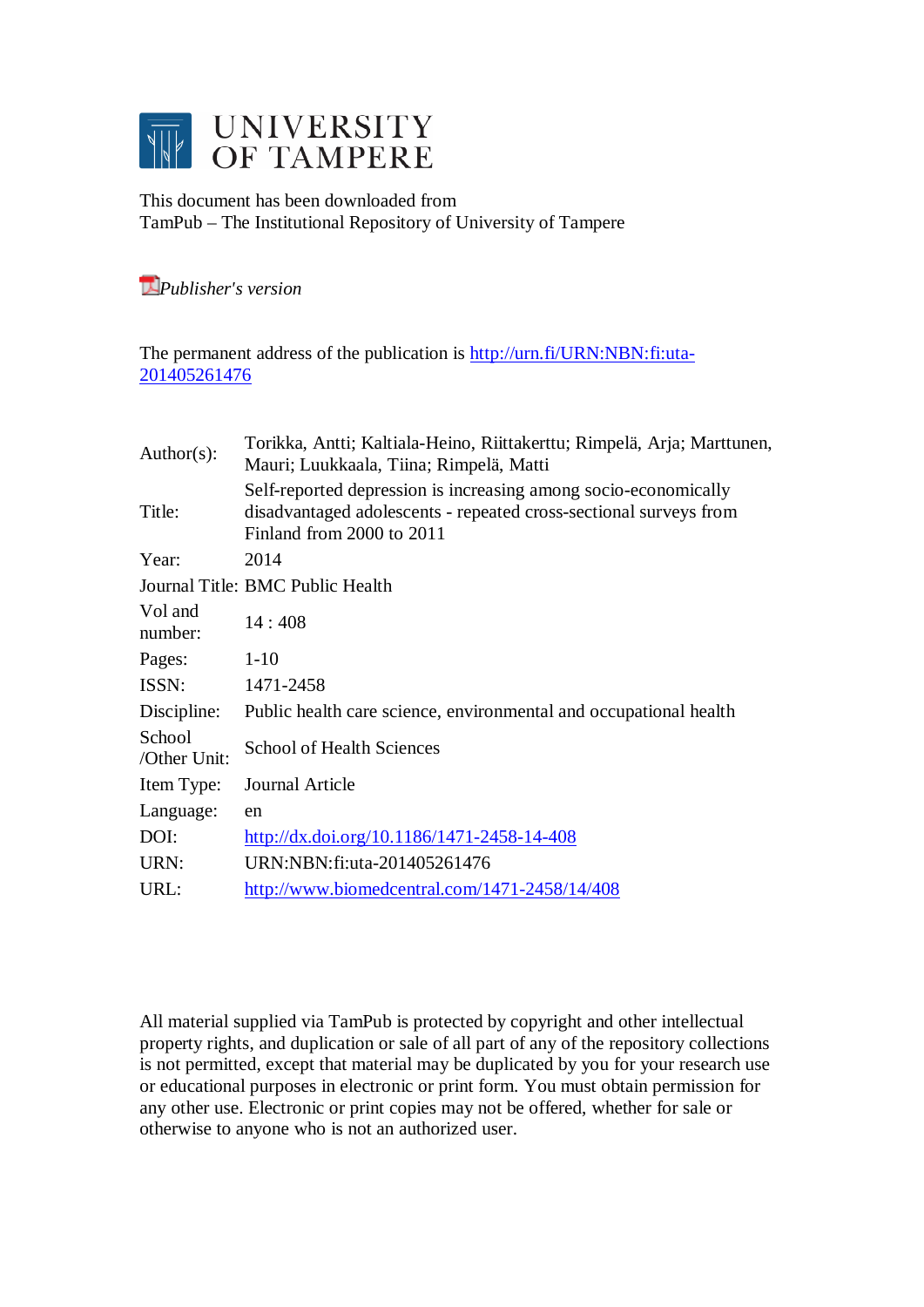## **RESEARCH ARTICLE Example 2014 CONSIDERING CONSIDERING CONSIDERING CONSIDERING CONSIDERING CONSIDERING CONSIDERING CONSIDERING CONSIDERING CONSIDERING CONSIDERING CONSIDERING CONSIDERING CONSIDERING CONSIDERING CONSIDE**



# Self-reported depression is increasing among socio-economically disadvantaged adolescents – repeated cross-sectional surveys from Finland from 2000 to 2011

Antti Torikka<sup>1\*</sup>, Riittakerttu Kaltiala-Heino<sup>2,3</sup>, Arja Rimpelä<sup>2,4</sup>, Mauri Marttunen<sup>5,6</sup>, Tiina Luukkaala<sup>4,7</sup> and Matti Rimpelä<sup>4</sup>

## Abstract

Background: Adolescent depression is more common in lower socio-economic groups. Whether this pattern has changed over time, is not known.

We examined the prevalence of self-reported depression and its changes in socio-economic groups from 2000 to 2011 among Finnish adolescents.

Methods: Data were based on classroom surveys every second year from 2000-2001 to 2010-2011 using nationwide samples of 14–16-year old Finns (n = 618,084). Data were collected using self-administered questionnaires including questions on health, health behaviours, and school experiences. Depression was measured with a Finnish modification of the 13-item Beck Depression Inventory, and divided into no, mild, moderate and severe depression. The association between depression and the social background (parents' education and employment) over time was studied using a multinomial regression analysis.

Results: The prevalence of self-reported severe depression slightly increased from 2000–2001 to 2010–2011 in girls. In boys a slight increase was observed when adjusting for background variables. The differences in the prevalence of depression between the social background groups persisted over the entire study period. In both sexes, severe depression nearly doubled among those adolescents whose parents were unemployed and had a low education level; among boys, the prevalence was 6.5% in 2000–2001 and 12.8% in 2010–2011, and among girls 6.4% and 11.4% respectively.

**Conclusion:** The largest increases in prevalence of severe depression are seen among socio-economically disadvantaged adolescents. This suggests that inequalities in mental health may become an increasing concern.

Keywords: Depression, Adolescence, Epidemiology, Time trends, Health inequality

## Background

Depression is a common mental disorder characterized by a depressed mood or a loss of interest or pleasure in daily activities for more than two weeks [[1\]](#page-9-0) and a variety of additional symptoms, which may occur. A diagnosis of depression requires clinical assessment, but in epidemiological research, depression is often measured with questionnaires quantifying and summarizing the different

<sup>1</sup> Kanta-Häme Central Hospital, 13530 Hämeenlinna, Finland

Full list of author information is available at the end of the article

symptoms of depression. Depression is then defined as scoring above a pre-defined cut-off score. A variety of expressions are used for depression measured by self-report questionnaires, often interchangeably. In this article, when referring to previous research, we use the term used by the original authors, and as to our own research, we use term "self-reported depression" as referring to those who scored above cut-point for depression in our data.

The prevalence of depression increases significantly \* Correspondence: [antti.torikka@khshp.fi](mailto:antti.torikka@khshp.fi) during the transition from childhood to adolescence <sup>1</sup>



© 2014 Torikka et al.; licensee BioMed Central Ltd. This is an Open Access article distributed under the terms of the Creative Commons Attribution License [\(http://creativecommons.org/licenses/by/2.0\)](http://creativecommons.org/licenses/by/2.0), which permits unrestricted use, distribution, and reproduction in any medium, provided the original work is properly credited. The Creative Commons Public Domain Dedication waiver [\(http://creativecommons.org/publicdomain/zero/1.0/](http://creativecommons.org/publicdomain/zero/1.0/)) applies to the data made available in this article, unless otherwise stated.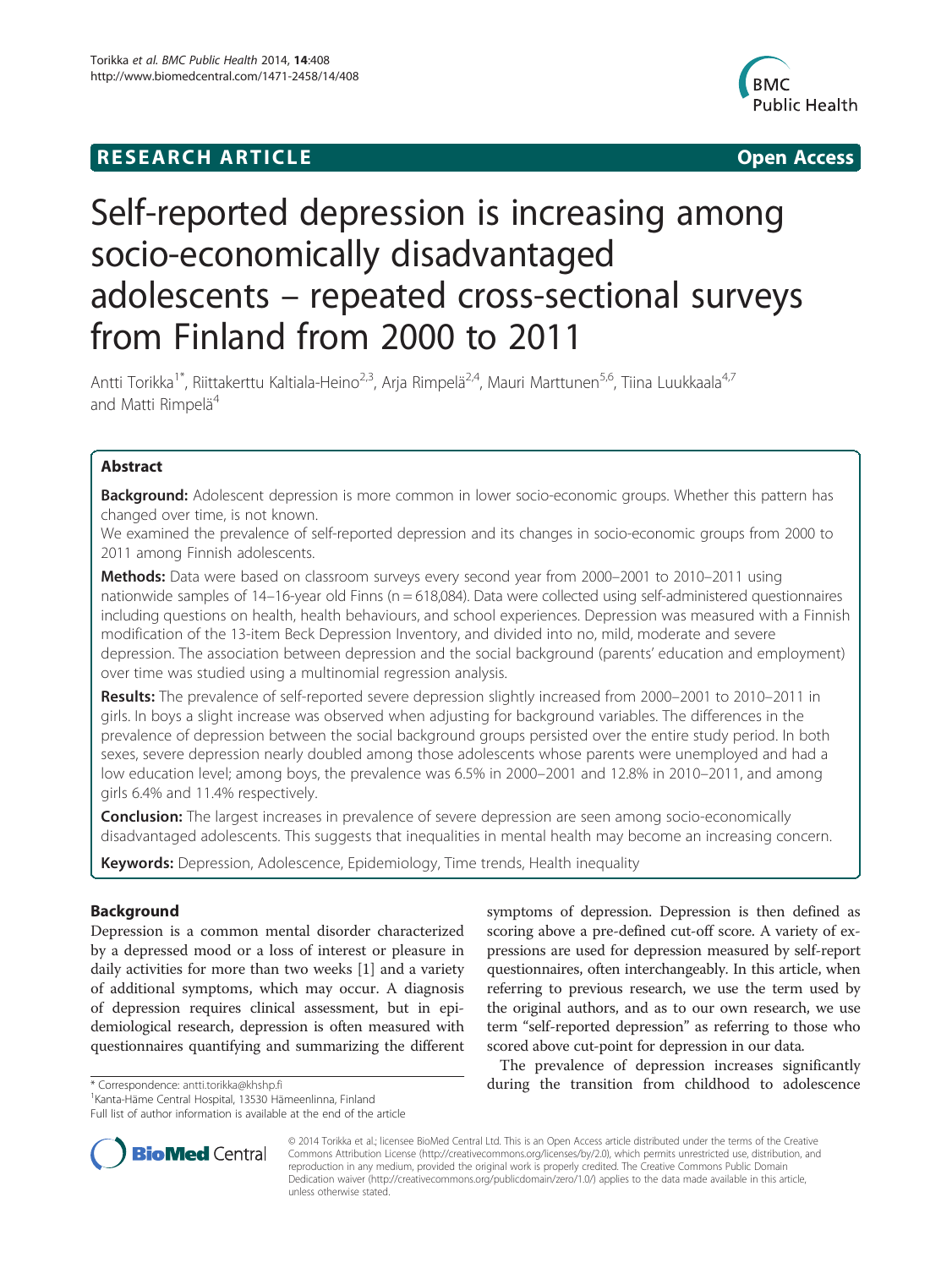[[2-5](#page-9-0)], with the highest incidence at ages 15 to18 [\[6\]](#page-9-0). The point prevalence of adolescent depressive disorders ranges from 1.5% to 8% in community samples, and lifetime prevalence estimates through adolescence are as high as 20% [\[7-9](#page-9-0)]. The equal sex ratio in early childhood changes to a female preponderance in adolescence, when depression is approximately twice as common among girls [\[2,4,10,11](#page-9-0)]. Whether adolescent depression has increased over time, remains controversial. A meta-analysis by Costello et al. [[12](#page-9-0)] and a review by Richter et al. [[13](#page-9-0)] concluded that there is no evidence of an increase in depressive disorders over the past 30 years. Some studies [[4,14,15\]](#page-9-0), however, suggest an increase in prevalence and a decrease in age at the onset of depression. This has been particularly evident in those studies that extended to the middle of the first decade beyond the year 2000. In Iceland depressive symptoms increased significantly among girls from 1997 to 2006 and the proportion of adolescents visiting mental health services also increased [[16](#page-9-0)]. In Great Britain twice as many adolescents reported frequent feelings of depression in 2006 compared to 1986 [\[17\]](#page-9-0). In Finland 8-year-old girls exhibited an increase in depressive symptoms from 1989 to 2005 [\[18\]](#page-10-0).

Low family income and socio-economic status [\[19,20](#page-10-0)], as well as exposure to poverty in the early stages of life are known risk factors for adolescent depression [\[20](#page-10-0)]. Furthermore, limited material resources in a family predict a decreased health- related quality of life in adolescence, and parental educational level has an impact on psychological wellbeing, moods, and emotions [[21](#page-10-0)]. Previous studies on time trends in depression have not considered the possibility that changes in the prevalence of depression among adolescents may vary over population groups. Societal changes may affect population groups differently: for example, vulnerable groups are at higher risk during a period of economic recession.

The risk of poverty and exclusion from the labour market and education is often highest among the same population groups [\[22\]](#page-10-0). The proportion of families with children living in poverty has increased in the 2000s [[23\]](#page-10-0). Earnings among the bottom 10 per cent of the population have increased at a slower rate than in households on average, and the number of families living below the poverty line has doubled since 1995 [\[22\]](#page-10-0).

Depressive symptoms are suggested to be on a continuum, while the diagnosis of depression is categorical [[24\]](#page-10-0). Minor changes in case definition or in measuring instruments may yield major differences in prevalence estimates [\[25](#page-10-0)]. A problem in many previous time trend studies on adolescent depression is that they have not used comparable samples or comparable measurement instruments. The School Health Promotion Study in Finland provides an excellent opportunity to study time trends among 14–16-year-olds with large nationwide samples, using the same measurement instrument and the same collection method throughout the study.

The present study examines changes in self-reported adolescent depression from 2000–2001 to 2010–2011 using the national data of the School Health Promotion Study. Furthermore, we study whether changes over time vary according to the socio-economic background of the family in terms of parental unemployment and education.

## **Methods**

The School Health Promotion Study of the National Institute for Health and Welfare is a school- based survey designed to examine the health, health behaviours, and school experiences of Finnish teenagers. The survey is conducted among 8th and 9th graders biennially in the same regions in Finland with the pooled 2-year data (2000–2001, 2002–2003, 2004–2005, 2006–2007, 2008– 2009, and 2010–2011). Participants completed the questionnaire anonymously during a school lesson under the supervision of a teacher, who did not interfere with the responses. Participants were informed about the nature of the study as well as the voluntary nature of participation in both oral and written form, and returning the survey was considered consent to participate. The questionnaire took 30 to 45 minutes to complete and was then placed in an envelope, sealed, and returned directly to the research centre. The study was approved by the ethics committee of Pirkanmaa Hospital District.

## Sample and participants

The survey was sent to every municipality in Finland, which decided if the schools in their area would participate in the survey. The number of schools participating in the survey ranged from 578 to 831 biennially. Our data include those 535 schools that participated in all six of the surveys. Altogether, 618,084 (94,635–108,320 biennially) pupils were present on the survey days and returned the questionnaire in these schools. Approximately 10% to 15% of pupils were absent from school due to illness or other reasons. Subjects (<0.7%) with incomplete responses on the depression rating scale were excluded from the analyses. The timing of the study, and sample and data collection methods were held constant in each survey.

#### Measures

Depression was measured by a 12-item version of the R-BDI [[26](#page-10-0)], a modification of the 13-item Beck Depression Inventory (BDI) [\[27,28](#page-10-0)] validated in Finnish [\[26,29\]](#page-10-0). In the R-BDI, an introductory question and one positive choice answer were added for each item. Thus, the R-BDI constructs a dimensional continuum in which positive mood and depressive symptoms are the two end points of the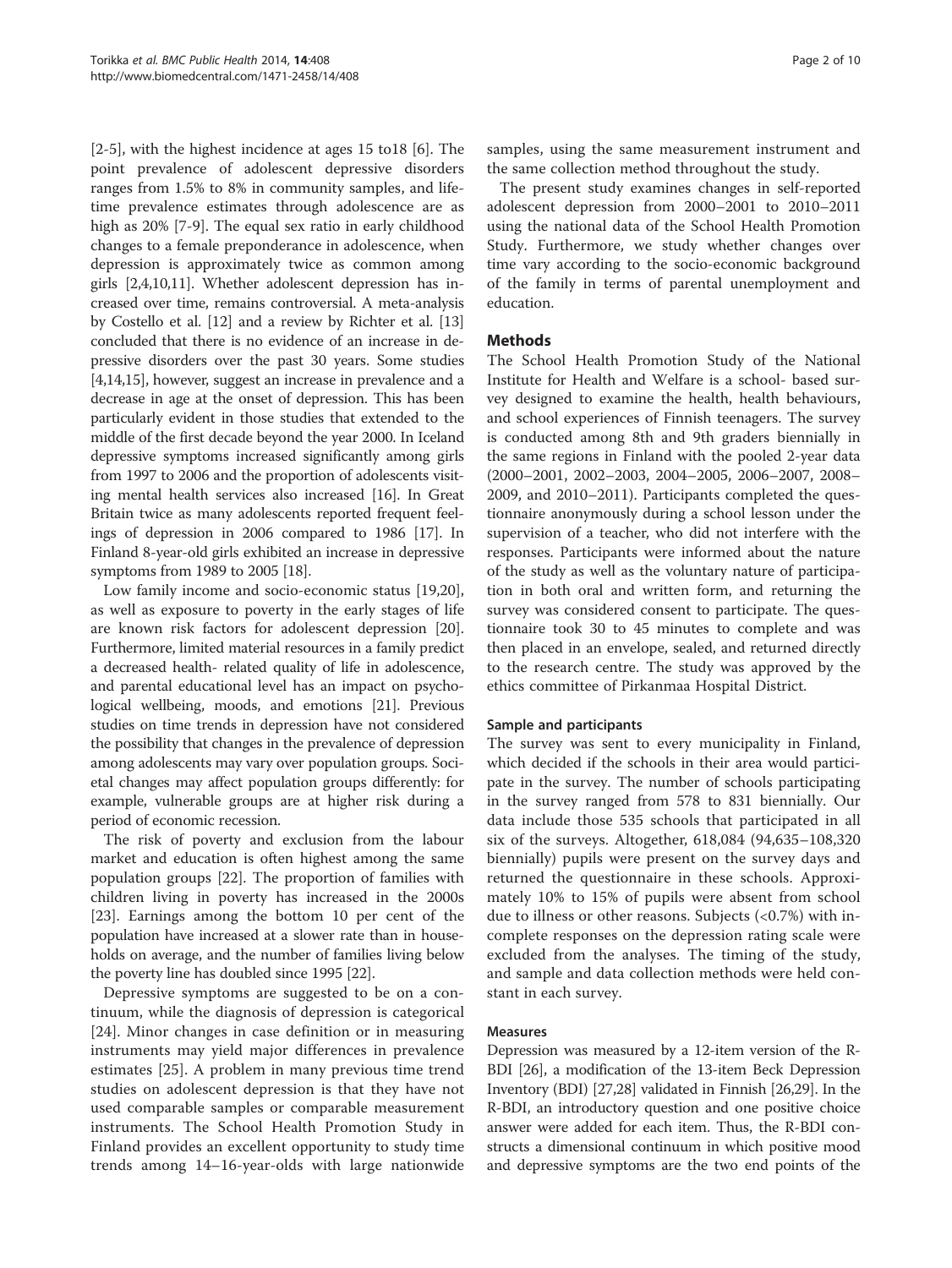continuum [\[29,30\]](#page-10-0). The reliability and validity of the BDI [[31](#page-10-0)] and the Finnish modification R-BDI [\[26,29\]](#page-10-0) are well established in both adult and adolescent samples. The psychometric properties of the scale have been shown to be good in the School Health Promotion Study [\[32](#page-10-0)]. The R-BDI comprises statements describing an increasing intensity of depressive emotions and cognitions, scoring 0–3 each. Scores of 0–4 are classified as no depression, 5–7 as mild, 8–15 as moderate, and 16 and over as severe depression [[27\]](#page-10-0). We used a 12-item version that omitted the item eliciting suicidal ideation, because in 1998 the Ministry of Education disapproved of including this item in a school survey, fearing that asking about suicidality might provoke it. We previously demonstrated that the 12-item version is best used with the same cut-off points as the original 13-item BDI [[33\]](#page-10-0).

The socio-economic variables recorded were: sex, parental education level, unemployment in the family during the past 12 months, and family structure. Family structure was taken into account for the analyses because it has a known association with adolescent depression [[34](#page-10-0)]. Parental education level was categorised as low (basic only), medium (vocational school), or high (university level/academic) based on the parent with the highest level of education. Parental unemployment was elicited as follows: "Have your parents been unemployed or been laid off work during the past 12 months". The response alternatives were: "none/one of the parents/ both parents". Unemployment in the family was dichotomised as none versus one parent/both parents, and family structure as living with both parents versus other.

## Statistical analysis

Distributions of depression and socioeconomic variables among girls and boys during the time period 2000–2011 are presented in Table [1.](#page-4-0) Distributions, as percentages of depression, were expressed in categories of parent's education and unemployment in Table [2](#page-5-0) separately for girls and boys. Multivariate associations were studied using multinomial logistic regression results shown by odds ratios with 95% confidence intervals. Depression was entered as the dependent variable showing results for severe depression (Beck  $> 15$ ), moderate depression (Beck 8–15) and mild depression (Beck 5–7) versus no depression (Beck 0–4). Due to the missing values of depression scale, 3823 cases were excluded from the analyses. In the first model (Model 1), categorical time periods (2000–2001, 2002–2003, 2004–2005, 2006–2007, 2008–2009, 2010–2011) were entered as an independent factor, with the period 2000–2001 entered simultaneously as a reference category (Table [3\)](#page-6-0). In the second model (Model 2), grade, family structure (living with both parents/other), unemployment in family during the past 12 months (yes/no) and parental education (low/medium/ high) were added to the model as covariates. In addition to this, instead of categorical time periods, time has been modelled also as continuous factor. Finally, in Table [4](#page-6-0), interaction of parental education with parental unemployment was modelled as factor with family structure and grade as covariates separately for each time period from 2000–2001 to 2010–2011.

Analyses were performed separately for boys and girls for two reasons: first, because the risk for depression differs among adolescent girls and boys, and second, because the literature suggests that the rate of depression has increased only among girls [[16\]](#page-9-0). Time effect was studied using time as a continuous covariate variable in the models. The software package SPSS 18.0 for Windows (SPSS Inc, Chicago, Illinois) was used for all statistical analyses.

## Results

## Baseline characteristics of the study population

Among the participants the proportion of males was 50.3%, that of females 49.7%. The percentage of 8th graders was 50.5% and that of 9th graders 49.5%. At the time of the surveys, the 8th graders were 14–15 years old and the 9th graders 15–16 years old. About a third of the students lived in a family where one or both parents were unemployed (Table [1](#page-4-0)). More than half of the students lived in a family where one or both parents had high education; this proportion increased over the years (Table [1\)](#page-4-0).

## Changes in depression during the study period

Among girls the rate of severe depression was slightly higher at the beginning of the second decade in this century (2010) than at the beginning of the first decade (2000). Severe depression was reported by 4% of girls and 2.1% of boys in 2000–2001 and by 4.7% and 2.2% respectively in 2010–2011 (Table [1\)](#page-4-0). In all socio-economic groups except the group of adolescents whose parents had only a basic school education and were unemployed the prevalence of depression among girls was higher than among boys (Table [2\)](#page-5-0). The prevalence of severe depression was higher among both boys and girls whose parents had a low education level or were unemployed, than among boys and girls whose parents had a medium or high level of education or were employed (Table [2](#page-5-0)). Regardless of parents' educational background the prevalence of mild and moderate depression were also higher among the boys and girls whose parents were unemployed than among the adolescents whose parents were employed (Table [2](#page-5-0)). When studying the entire period, the prevalence of severe depression peaked among girls in 2010–2011 and among boys in 2008–2009 (Table [1\)](#page-4-0). The prevalence of severe depression increased especially among those girls and boys whose parents were unemployed and had only a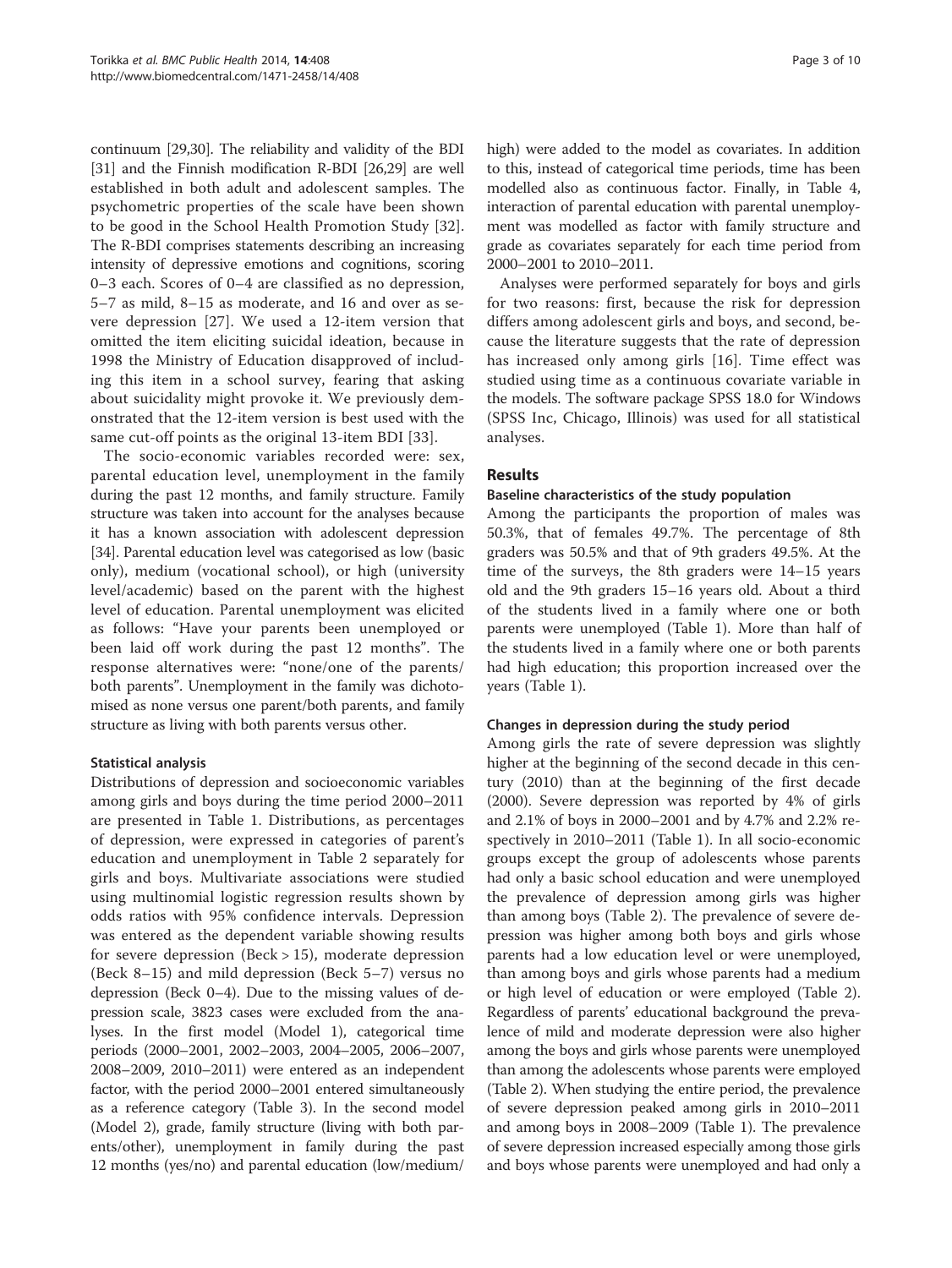Torikka

et al. BMC Public Health

2014, 14:408

|                                                 | <b>Boys</b> |           |           |                    |                    |                    |                    | Girls              |                    |                    |           |           |  |
|-------------------------------------------------|-------------|-----------|-----------|--------------------|--------------------|--------------------|--------------------|--------------------|--------------------|--------------------|-----------|-----------|--|
| Year                                            | 2000-2001   | 2002-2003 | 2004-2005 | 2006-2007<br>54315 | 2008-2009<br>54132 | 2010-2011<br>51116 | 2000-2001<br>47049 | 2002-2003<br>49236 | 2004-2005<br>51713 | 2006-2007<br>54005 | 2008-2009 | 2010-2011 |  |
| <b>Number of participants</b>                   | 47586       | 50774     | 53057     |                    |                    |                    |                    |                    |                    |                    | 54035     | 51066     |  |
|                                                 | %           | %         | %         | %                  | %                  | %                  | %                  | %                  | %                  | %                  | %         | %         |  |
| Depression                                      |             |           |           |                    |                    |                    |                    |                    |                    |                    |           |           |  |
| $No (0-4)$                                      | 83.7        | 85.1      | 84.0      | 83.1               | 83.1               | 84.9               | 67.5               | 70.4               | 68.7               | 68.3               | 67.9      | 68.0      |  |
| Mild (5-7)                                      | 8.0         | 7.4       | 7.9       | 8.4                | 8.4                | 7.5                | 15.0               | 13.9               | 14.1               | 14.2               | 14.4      | 14.0      |  |
| Moderate (8-15)                                 | 6.2         | 5.6       | 6.0       | 6.3                | 6.3                | 5.5                | 13.5               | 12.2               | 13.0               | 13.4               | 13.4      | 13.4      |  |
| Severe $(>15)$                                  | 2.1         | 2.0       | 2.1       | 2.2                | 2.2                | 2.2                | 4.0                | 3.5                | 4.2                | 4.1                | 4.3       | 4.7       |  |
| Unemployment in the family during the last year |             |           |           |                    |                    |                    |                    |                    |                    |                    |           |           |  |
| No                                              | 67.4        | 71.0      | 72.4      | 75.7               | 73.1               | 68.8               | 66.5               | 69.9               | 71.0               | 74.8               | 72.2      | 67.7      |  |
| Yes                                             | 29.4        | 26.6      | 25.6      | 22.2               | 25.0               | 29.7               | 31.8               | 28.8               | 28.0               | 24.1               | 26.6      | 31.5      |  |
| Unknown                                         | 3.1         | 2.5       | 2.0       | 2.1                | 1.9                | 1.5                | 1.7                | 1.4                | 1.1                | 1.1                | 1.1       | 0.9       |  |
| Parental education                              |             |           |           |                    |                    |                    |                    |                    |                    |                    |           |           |  |
| High                                            | 50.5        | 54.1      | 60.1      | 62.0               | 64.6               | 59.9               | 44.6               | 49.3               | 55.5               | 57.7               | 60.7      | 60.2      |  |
| Medium                                          | 32.5        | 32.4      | 27.5      | 25.9               | 23.9               | 28.1               | 38.0               | 37.0               | 32.6               | 31.1               | 28.8      | 27.1      |  |
| Low                                             | 8.6         | 7.3       | 6.5       | 5.5                | 4.4                | 6.6                | 9.5                | 7.6                | 6.7                | 5.7                | 4.5       | 7.8       |  |
| Unknown                                         | 8.3         | 6.2       | 5.9       | 6.5                | 7.1                | 5.4                | 8.0                | 6.1                | 5.1                | 5.5                | 6.0       | 4.8       |  |

## <span id="page-4-0"></span>Table <sup>1</sup> Distribution of depression and socioeconomic background by study year and sex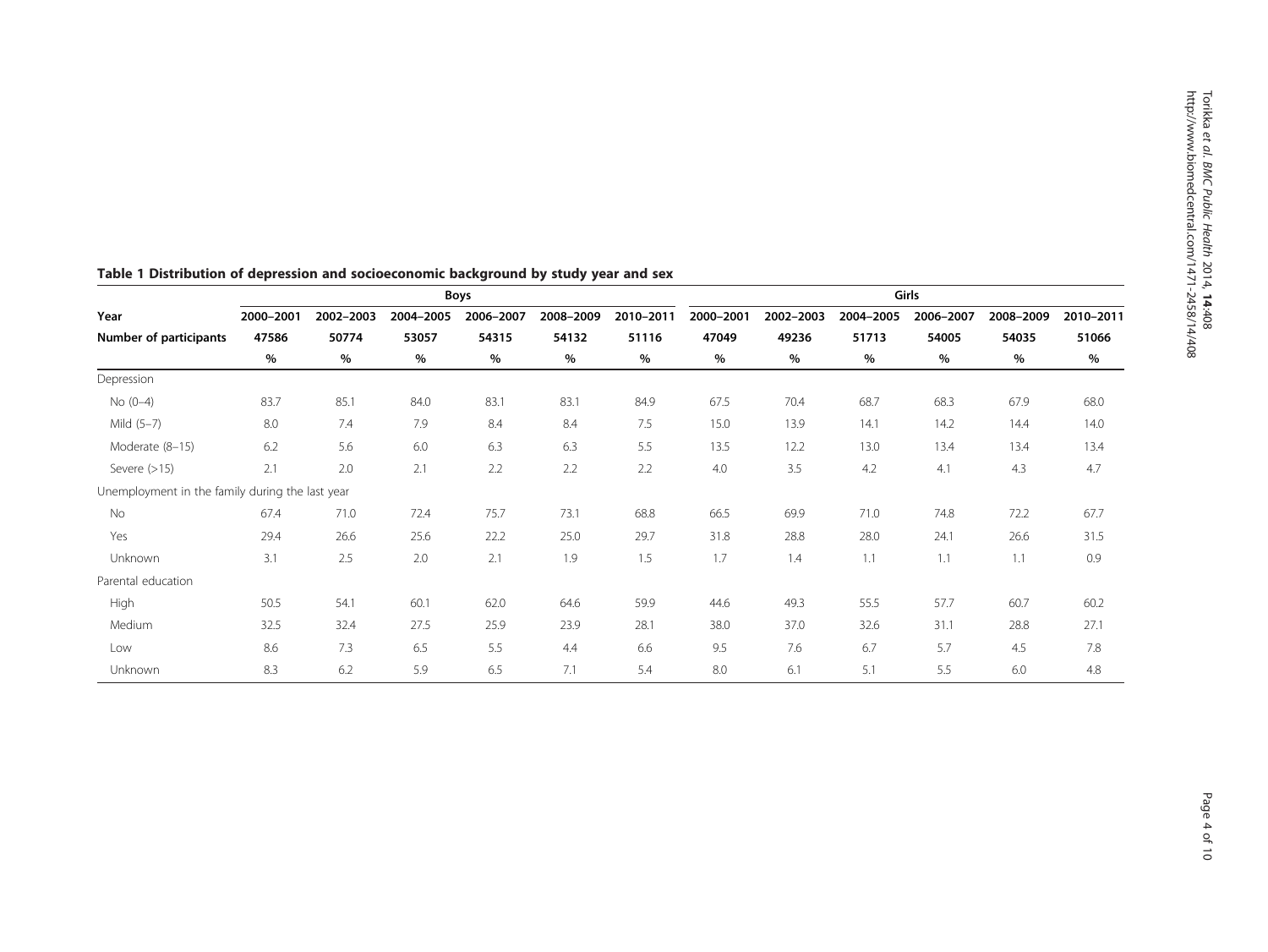|                                      |           |         | <b>Boys</b>                   |         |           |         |                     |           |         | Girls               |         |                     |  |
|--------------------------------------|-----------|---------|-------------------------------|---------|-----------|---------|---------------------|-----------|---------|---------------------|---------|---------------------|--|
|                                      |           |         |                               |         |           |         | Depression (%)      |           |         |                     |         |                     |  |
| Parents' employment<br>and education | 2000-2001 |         | 2002-2003 2004-2005 2006-2007 |         | 2008-2009 |         | 2010-2011 2000-2001 | 2002-2003 |         | 2004-2005 2006-2007 |         | 2008-2009 2010-2011 |  |
| High education employed              | (18008)   | (21333) | (24822)                       | (27125) | (27223)   | (22366) | (15707)             | (18906)   | (22083) | (24913)             | (25320) | (22227)             |  |
| Mild                                 | 7.2       | 6.8     | 7.0                           | 7.5     | 7.3       | 6.7     | 14.2                | 12.7      | 13.1    | 13.0                | 13.2    | 12.6                |  |
| Moderate                             | 5.7       | 4.7     | 5.0                           | 5.0     | 5.2       | 4.6     | 10.8                | 9.7       | 10.9    | 11.0                | 11.1    | 10.8                |  |
| Severe                               | 1.6       | 1.3     | 1.5                           | 1.4     | 1.5       | 1.5     | 2.7                 | 2.5       | 2.9     | 3.1                 | 3.1     | 3.3                 |  |
| High education unemployed            | (5957)    | (6017)  | (6921)                        | (4402)  | (7658)    | (8162)  | (5208)              | (5348)    | (6563)  | (6204)              | (7430)  | 8459)               |  |
| Mild                                 | 9.7       | 8.9     | 9.8                           | 10.1    | 10.2      | 8.6     | 15.5                | 15.2      | 15.5    | 16.1                | 16.2    | 16.0                |  |
| Moderate                             | 8.0       | 7.0     | 8.4                           | 9.4     | 9.1       | 7.5     | 15.3                | 14.2      | 15.1    | 17.7                | 16.0    | 15.7                |  |
| Severe                               | 2.9       | 3.1     | 2.8                           | 3.6     | 3.2       | 2.9     | 4.8                 | 4.7       | 5.9     | 5.4                 | 5.7     | 5.7                 |  |
| Medium education employed            | (9765)    | (10787) | (9799)                        | (10077) | (8728)    | (9426)  | (10998)             | (11574)   | (11006) | (11651)             | (10242) | (8728)              |  |
| Mild                                 | 7.2       | 6.6     | 7.4                           | 7.8     | 7.9       | 6.7     | 14.3                | 13.3      | 13.8    | 14.4                | 14.4    | 13.6                |  |
| Moderate                             | 4.9       | 4.6     | 5.2                           | 5.5     | 5.7       | 4.3     | 12.4                | 11.7      | 12.1    | 12.9                | 12.8    | 12.4                |  |
| Severe                               | 1.4       | 1.2     | 1.3                           | 1.5     | 1.3       | 1.3     | 3.3                 | 3.0       | 3.6     | 3.4                 | 3.9     | 4.0                 |  |
| Medium education unemployed          | (5659)    | (5586)  | (4697)                        | (3978)  | (4177)    | (4903)  | (6829)              | (5670)    | (5823)  | (5105)              | (5287)  | (5098)              |  |
| Mild                                 | 9.4       | 8.6     | 10.1                          | 10.9    | 11.1      | 9.2     | 16.5                | 16.3      | 16.6    | 16.5                | 16.7    | 15.5                |  |
| Moderate                             | 7.4       | 6.9     | 7.2                           | 8.5     | 7.6       | 7.5     | 16.8                | 15.3      | 17.2    | 18.0                | 18.1    | 17.4                |  |
| Severe                               | 2.0       | 2.3     | 2.7                           | 3.5     | 3.2       | 2.3     | 5.1                 | 4.7       | 5.7     | 6.6                 | 6.5     | 6.8                 |  |
| Low education employed               | (2503)    | (2372)  | (2095)                        | (1907)  | (1432)    | (1908)  | (2566)              | (2235)    | (2052)  | (1956)              | (1410)  | (2139)              |  |
| Mild                                 | 8.1       | 7.6     | 8.0                           | 8.6     | 8.4       | 8.9     | 15.1                | 13.8      | 13.6    | 13.9                | 15.1    | 13.8                |  |
| Moderate                             | 5.6       | 5.5     | 5.8                           | 7.4     | 8.0       | 5.3     | 14.1                | 13.0      | 14.7    | 14.3                | 15.7    | 14.8                |  |
| Severe                               | 2.2       | 2.9     | 2.7                           | 2.4     | 4.1       | 2.7     | 4.6                 | 3.5       | 4.4     | 5.3                 | 5.4     | 5.1                 |  |
| Low education unemployed             | (1580)    | (1322)  | (1319)                        | (1081)  | (911)     | (1441)  | (1871)              | (1493)    | (1423)  | (1125)              | (1003)  | (1851)              |  |
| Mild                                 | 9.9       | 9.5     | 9.8                           | 10.9    | 11.1      | 9.5     | 16.3                | 15.6      | 16.4    | 16.8                | 17.4    | 17.2                |  |
| Moderate                             | 7.7       | 10.1    | 7.5                           | 11.7    | 11.1      | 7.2     | 18.1                | 18.1      | 19.2    | 18.1                | 18.2    | 20.3                |  |
| Severe                               | 6.5       | 9.1     | 9.1                           | 13.0    | 13.7      | 12.8    | 6.4                 | 6.8       | 9.0     | 9.9                 | 12.4    | 11.5                |  |

<span id="page-5-0"></span>Table 2 Depression (%) according to study year and parents' education and employment status (number of persons in the group presented in the parentheses)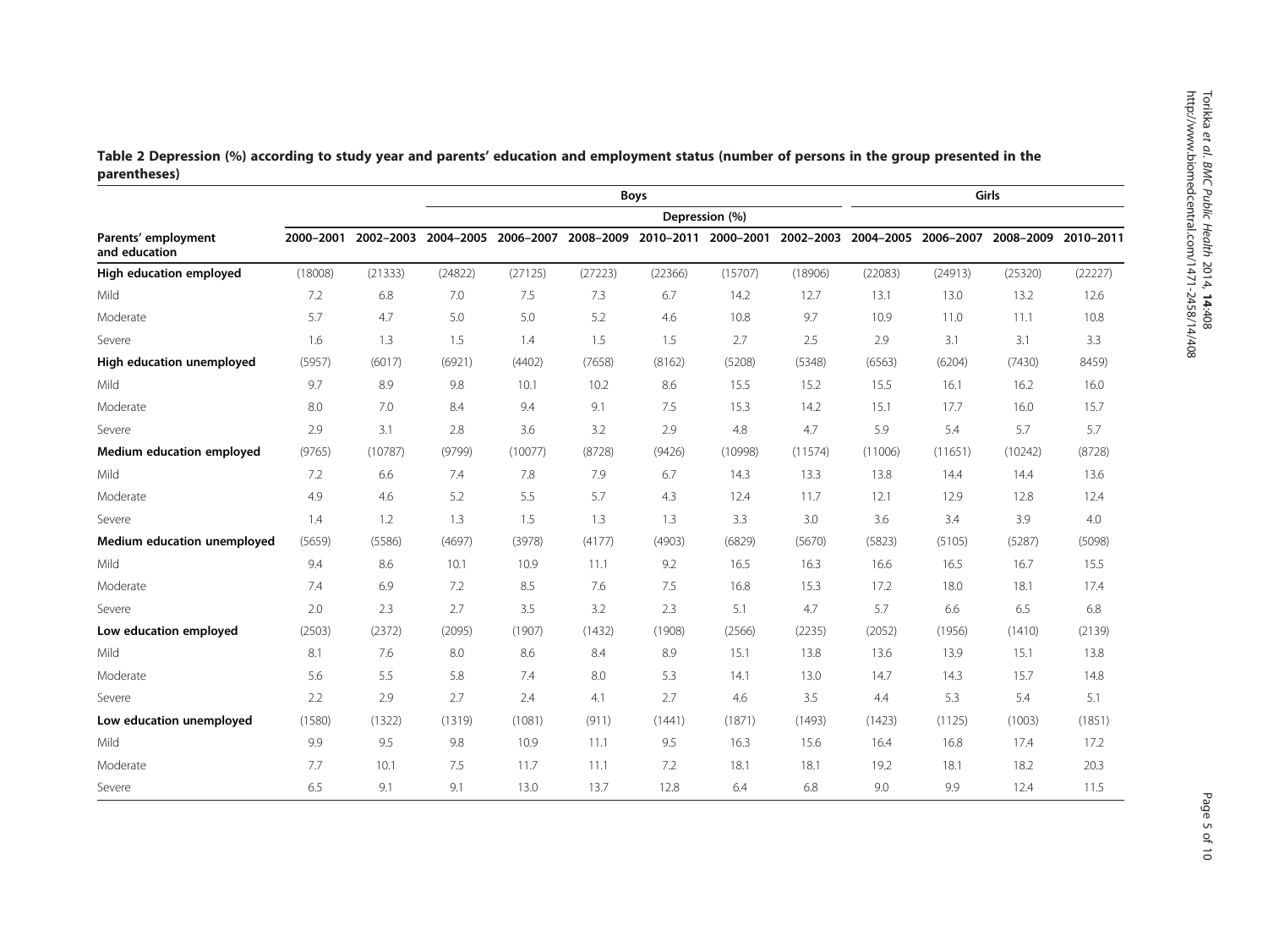| Time period | 2000-2001   | 2002-2003           | 2004-2005           | 2006-2007           | 2008-2009            | 2010-2011           | 2000-2011         |
|-------------|-------------|---------------------|---------------------|---------------------|----------------------|---------------------|-------------------|
|             | OR (95% CI) | OR (95% CI)         | OR (95% CI)         | OR (95% CI)         | OR (95% CI)          | OR (95% CI)         | OR (95% CI)       |
| <b>Boys</b> |             |                     |                     |                     |                      |                     |                   |
| Model 1     |             |                     |                     |                     |                      |                     |                   |
| Mild        | 1.00        | $0.90(0.86 - 0.95)$ | $0.99(0.94-1.03)$   | $1.05(1.01-1.10)$   | $1.05(1.01-1.10)$    | $0.92(0.88-0.96)$   | $1.00(1.00-1.01)$ |
| Moderate    | 1.00        | $0.88(0.84 - 0.93)$ | $0.96(0.91 - 1.01)$ | $1.02(0.97-1.07)$   | 1.03 (0.98-1.08)     | $0.87(0.83 - 0.92)$ | $1.00(0.99-1.01)$ |
| Severe      | 1.00        | $0.95(0.87-1.04)$   | 1.00 (0.92-1.09)    | $1.07(0.98-1.16)$   | $1.08(0.99-1.18)$    | $1.04(0.96 - 1.14)$ | $1.02(1.01-1.03)$ |
| Model 2     |             |                     |                     |                     |                      |                     |                   |
| Mild        | 1.00        | $0.91(0.87 - 0.96)$ | $1.00(0.95 - 1.04)$ | $1.06(1.02-1.11)$   | $1.06(1.02-1.11)$    | $0.93(0.88-0.97)$   | $1.01(1.00-1.01)$ |
| Moderate    | 1.00        | $0.89(0.85 - 0.94)$ | $0.98(0.93 - 1.03)$ | 1.04 (0.99-1.09)    | $1.05(1.00-1.10)$    | $0.89(0.84 - 0.94)$ | $1.00(0.99-1.01)$ |
| Severe      | 1.00        | $0.97(0.89 - 1.06)$ | $1.04(0.95-1.13)$   | $1.10(1.01-1.20)$   | $1.11(1.02-1.21)$    | 1.08 (0.99-1.18)    | $1.03(1.01-1.04)$ |
| $\mathbb N$ | 47586       | 50774               | 53057               | 54315               | 54132                | 51116               | 310980            |
| Girls       |             |                     |                     |                     |                      |                     |                   |
| Model 1     |             |                     |                     |                     |                      |                     |                   |
| Mild        | 1.00        | $0.89(0.86 - 0.92)$ | $0.93(0.89 - 0.96)$ | 0.94 (0.91-0.98)    | $0.96(0.92 - 0.99)$  | $0.93(0.89 - 0.96)$ | $1.00(0.99-1.00)$ |
| Moderate    | 1.00        | $0.86$ (0.83-0.90)  | 0.95 (0.91-0.98)    | $0.98(0.95-1.02)$   | $0.98(0.95-1.02)$    | $0.98(0.95 - 1.02)$ | $1.01(1.00-1.02)$ |
| Severe      | 1.00        | $0.84$ (0.79-0.90)  | $1.04(0.97-1.10)$   | 1.02 (0.96-1.08)    | $1.08(1.01-1.15)$    | $1.16(1.09-1.24)$   | $1.04(1.03-1.06)$ |
| Model 2     |             |                     |                     |                     |                      |                     |                   |
| Mild        | 1.00        | $0.90(0.86 - 0.93)$ | $0.94(0.90-0.97)$   | $0.95(0.92 - 0.99)$ | $0.97(0.93 - 1.003)$ | $0.94(0.90-0.97)$   | $1.00(0.99-1.00)$ |
| Moderate    | 1.00        | $0.88(0.84 - 0.91)$ | $0.97(0.93 - 1.01)$ | $1.01(0.97-1.05)$   | 1.007 (0.97-1.05)    | 1.009 (0.97-1.05)   | $1.02(1.01-1.02)$ |
| Severe      | 1.00        | $0.86$ (0.81-0.92)  | $1.07(1.01-1.14)$   | 1.06 (0.99-1.12)    | $1.12(1.05-1.19)$    | $1.21(1.14-1.29)$   | $1.05(1.04-1.06)$ |
| Ν           | 47049       | 49236               | 51713               | 54005               | 54035                | 51066               | 307104            |

<span id="page-6-0"></span>Table 3 Mild, moderate and severe depression compared to No depression according to study year

Model 1: time period as factor, no covariates.

Model 2: time period as factor; grade, family structure, unemployment and parents' education as covariates.

Statistically significant ( $p < 0.05$ ) are in **bold**.

## Table 4 Severe depression (odds ratios; 95% CI) by study year, sex, and parents' unemployment and education

|                                   | 2000-2001              | 2002-2003              | 2004-2005           | 2006-2007           | 2008-2009          | 2010-2011              |
|-----------------------------------|------------------------|------------------------|---------------------|---------------------|--------------------|------------------------|
| Parents' education and employment | OR (95% CI)            | OR (95% CI)            | OR (95% CI)         | OR (95% CI)         | OR (95% CI)        | OR (95% CI)            |
| <b>Boys</b>                       |                        |                        |                     |                     |                    |                        |
| High education employed           | 1.00                   | 1.00                   | 1.00                | 1.00                | 1.00               | 1.00                   |
| High education unemployed         | 1.90 (1.57-2.30)       | 2.45 (2.03-2.96)       | 2.02 (1.69-2.41)    | 2.93 (2.48-3,46)    | 2.31 (1.97-2.71)   | 2.01 (1.70-2.38)       |
| Medium education employed         | $0.88$ $(0.72 - 1.08)$ | $0.88$ $(0.71 - 1.09)$ | $0.86$ (0.70-1.05)  | $1.10(0.91 - 1.33)$ | $0.83(0.67-1.03)$  | $0.83$ $(0.67 - 1.02)$ |
| Medium education unemployed       | 1.32 (1.06-1.64)       | 1.75 (1.42-2.17)       | 1.89 (1.54-2.32)    | 2.76 (2.26-3.37)    | 2.29 (1.87-2.79)   | 1.55 (1.24-1.92)       |
| Low education employed            | $1.36(1.01-1.83)$      | 2.23 (1.71-2.91)       | 1.81 (1.38-2.41)    | $1.83(1.34-2.50)$   | 2.86 (2.16-3.79)   | 1.84 (1.37-2.47)       |
| Low education unemployed          | 4.49 (3.56-5.67)       | 8.06 (6.45-10.10)      | $6.88(5.54-8.53)$   | 12.50 (10.10-15.30) | 11.70 (9.39-14.50) | 9.93 (8.21-12.00)      |
| N                                 | 47586                  | 50774                  | 53057               | 54315               | 54132              | 51116                  |
| Girls                             |                        |                        |                     |                     |                    |                        |
| High education employed           | 1.00                   | 1.00                   | 1.00                | 1.00                | 1.00               | 1.00                   |
| High education unemployed         | 2.03 (1.73-2.38)       | 2.14 (1.83-2.51)       | $2.30(2.02 - 2.62)$ | 2.10 (1.84-2.40)    | 2.12 (1.87-2.39)   | 2.01 (1.78-2.26)       |
| Medium education employed         | $0.88$ $(0.72 - 1.08)$ | $0.88$ $(0.71 - 1.09)$ | $0.86$ (0.70-1.05)  | $1.10(0.91-1.33)$   | $0.83(0.67-1.03)$  | $0.83$ $(0.67 - 1.02)$ |
| Medium education unemployed       | 1.32 (1.06-1.64)       | $1.75(1.42 - 2.17)$    | 1.89 (1.54-2.32)    | 2.76 (2.26-3.37)    | 2.29 (1.87-2.79)   | 1.55 (1.24-1.92)       |
| Low education employed            | $1.36(1.01-1.83)$      | 2.23 (1.71-2.91)       | $1.81(1.38-2.41)$   | $1.83(1.34-2.50)$   | 2.86 (2.16-3.79)   | 1.84 (1.37-2.47)       |
| Low education unemployed          | 2.93 (2.37-3.62)       | 3.44 (2.74-4.31)       | 4.01 (3.27-4.91)    | 4.18 (3.37-5.18)    | 5.47 (4.44-6.74)   | 4.86 (4.11-5.74)       |
| N                                 | 47049                  | 49236                  | 51713               | 54005               | 54035              | 51066                  |

Reference group: employed parents with high education.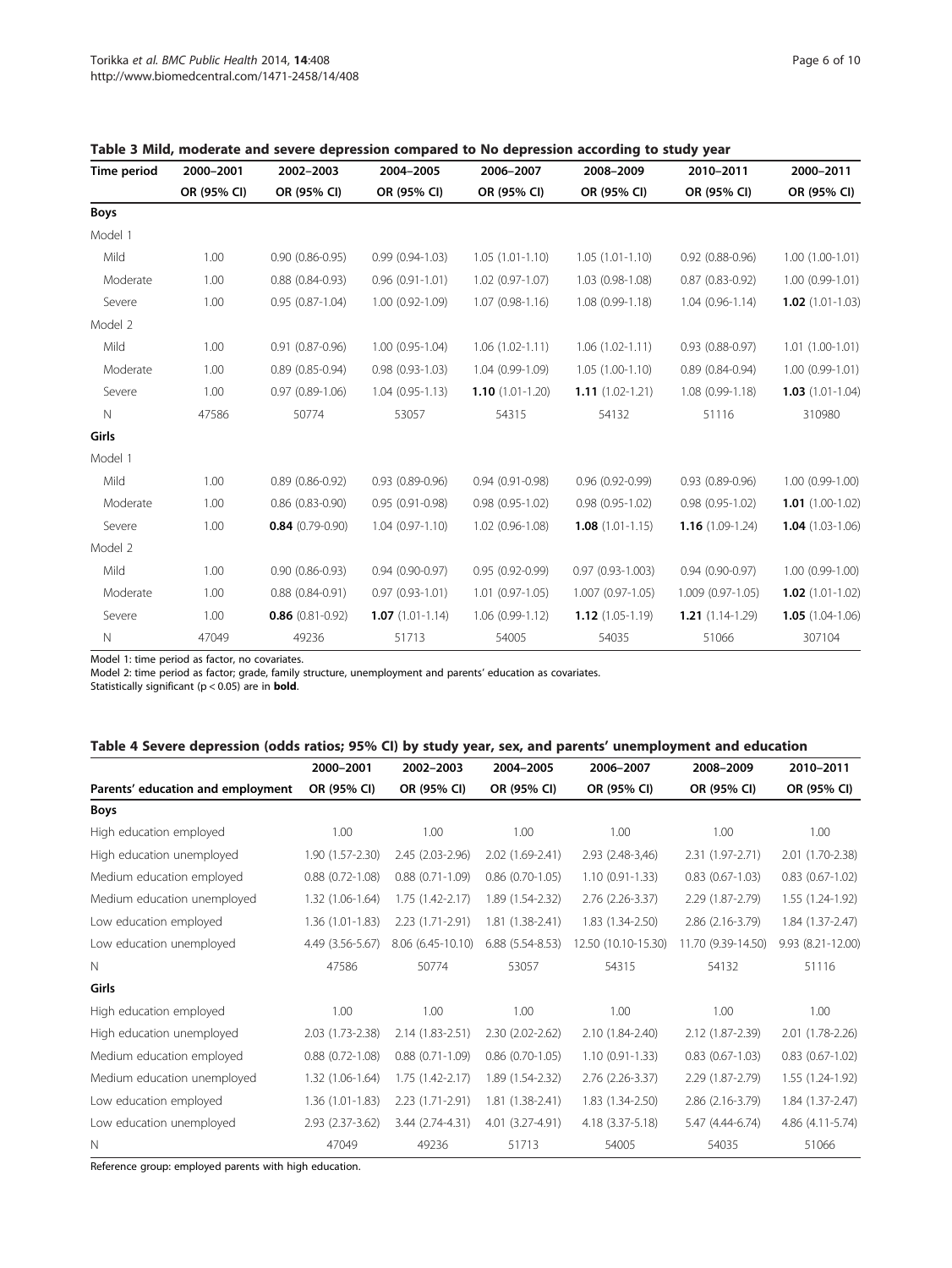basic school education (Table [2](#page-5-0)). Among boys and girls whose parents had a low education level and were unemployed, severe depression was reported by 6.5% and 6.4% respectively in 2000–2001 and by 12.8% and 11.4% respectively in 2010–2011 (Table [2](#page-5-0)).

The multinomial regression models (Table [3](#page-6-0)) show the odds ratios of mild, moderate and severe depression (OR) and their 95% confidence intervals (CI) according to the study year. Among girls the odds of severe depression were lower in 2000–2001 than in all the subsequent periods except 2002–2003 (Table [3\)](#page-6-0). All categories of depression were included in the model, and the results of severe depression are presented in Table [4,](#page-6-0) mild depression in Table 5 and moderate depression in Table [6.](#page-8-0) Covariates in the model in Table [4,](#page-6-0) in Table 5 and in Table [6](#page-8-0) were grade, family structure, unemployment in the family and parents' education. Multinomial regression models (Table [4](#page-6-0)) show changes of the odds of severe depression (OR, 95% CI) among adolescents by their parents' education and employment during the study. The reference group is employed parents with high education. The odds of severe depression increased among both boys and girls whose parents had low education and were unemployed. The relative odds of severe depression were higher for those with low-educated and unemployed parents than for those with high-educated and employed parents. These relative odds were greater for boys than for girls. There was also an increasing trend in mild and moderate depression among both boys and girls whose parents had low education and had unemployed during past year (Tables 5 and [6](#page-8-0)).

## **Discussion**

The large dataset allowed the examination of depression trends in different socio-economic groups both among boys and girls. A novel finding of the present study is that there was a clear increasing trend in depression over time among both boys and girls who were socio-economically disadvantaged. While already high, the prevalence of depression among adolescents whose parents had a low education level and were unemployed nearly doubled during the study period and was ten times higher among the boys and four times higher among the girls, compared to boys and girls whose parents had a medium or high level of education and were employed.

Otherwise, our study showed overall rather limited changes in adolescent depression during the 12-year period. Among girls, the rate of severe depression was slightly higher in the beginning of the second decade of this century (2010) than in the beginning of the first decade (2000). Among boys the rate of depression varied. In all socio-economic groups, except for the group of adolescents whose parents had low education and were unemployed, the prevalence of depression among girls was higher, in some groups over two times higher than among boys.

The increasing trend in severe depression among the socio-economically disadvantaged youth is consistent with

|                                   | 2000-2001         | 2002-2003           | 2004-2005           | 2006-2007           | 2008-2009         | 2010-2011         |
|-----------------------------------|-------------------|---------------------|---------------------|---------------------|-------------------|-------------------|
| Parents' education and employment | OR (95% CI)       | OR (95% CI)         | OR (95% CI)         | OR (95% CI)         | OR (95% CI)       | OR (95% CI)       |
| Boys                              |                   |                     |                     |                     |                   |                   |
| High education employed           | 1.00              | 1.00                | 1.00                | 1.00                | 1.00              | 1.00              |
| High education unemployed         | 1.43 (1.29-1.59)  | 1.40 (1.26-1.55)    | 1.51 (1.38-1.66)    | 1.49 (1.36-1.64)    | 1.53 (1.40-1.67)  | 1.76 (1.59-1.96)  |
| Medium education employed         | $0.98(0.89-1.08)$ | $0.95(0.87-1.05)$   | $1.06(0.97-1.16)$   | $1.05(0.96-1.15)$   | 1.09 (0.99-1.19)  | $0.99(0.89-1.09)$ |
| Medium education unemployed       | $1.35(1.21-1.50)$ | 1.33 (1.19-1.48)    | 1.55 (1.39-1.72)    | $1.60(1.43-1.79)$   | $1.64(1.47-1.83)$ | 1.46 (1.30-1.63)  |
| Low education employed            | 1.13 (0.97-1.32)  | $1.16(0.98-1.36)$   | 1.17 (0.99-1.39)    | $1.20(1.02 - 1.42)$ | $1.24(1.02-1.50)$ | 1.21 (0.98-1.50)  |
| Low education unemployed          | 1.52 (1.28-1.82)  | 1.67 (1.38-2.03)    | $1.62(1.34-1.96)$   | 1.92 (1.57-2.35)    | 1.99 (1.61-2.47)  | 1.73 (1.44-2.09)  |
| N                                 | 47586             | 50774               | 53057               | 54315               | 54132             | 51116             |
| Girls                             |                   |                     |                     |                     |                   |                   |
| High education employed           | 1.00              | 1.00                | 1.00                | 1.00                | 1.00              | 1.00              |
| High education unemployed         | $1.22(1.12-1.33)$ | 1.36 (1.24-1.48)    | $1.35(1.25-1.46)$   | 1.47 (1.36-1.60)    | $1.44(1.33-1.55)$ | 1.48 (1.37-1.59)  |
| Medium education employed         | $1.05(0.97-1.12)$ | $1.09(1.01 - 1.17)$ | $1.09(1.02 - 1.17)$ | 1.16 (1.09-1.23)    | $1.15(1.08-1.23)$ | 1.13 (1.05-1.22)  |
| Medium education unemployed       | $1.36(1.25-1.47)$ | 1.49 (1.38-1.62)    | $1.52(1.40-1.65)$   | 1.55 1.42-1.68)     | $1.56(1.43-1.69)$ | $1.48(1.35-1.61)$ |
| Low education employed            | $1.16(1.03-1.31)$ | $1.16(1.02-1.32)$   | 1.13 (0.96-1.29)    | $1.17(1.02 - 1.33)$ | $1.30(1.12-1.52)$ | 1.21 (1.06-1.38)  |
| Low education unemployed          | 1.40 (1.22-1.60)  | $1.53(1.32-1.78)$   | $1.63(1.40-1.90)$   | 1.68 (1.43-1.99)    | $1.83(1.54-2.18)$ | 1.93 (1.69-2.20)  |
| N                                 | 47049             | 49236               | 51713               | 54005               | 54035             | 51066             |

Reference group: employed parents with high education.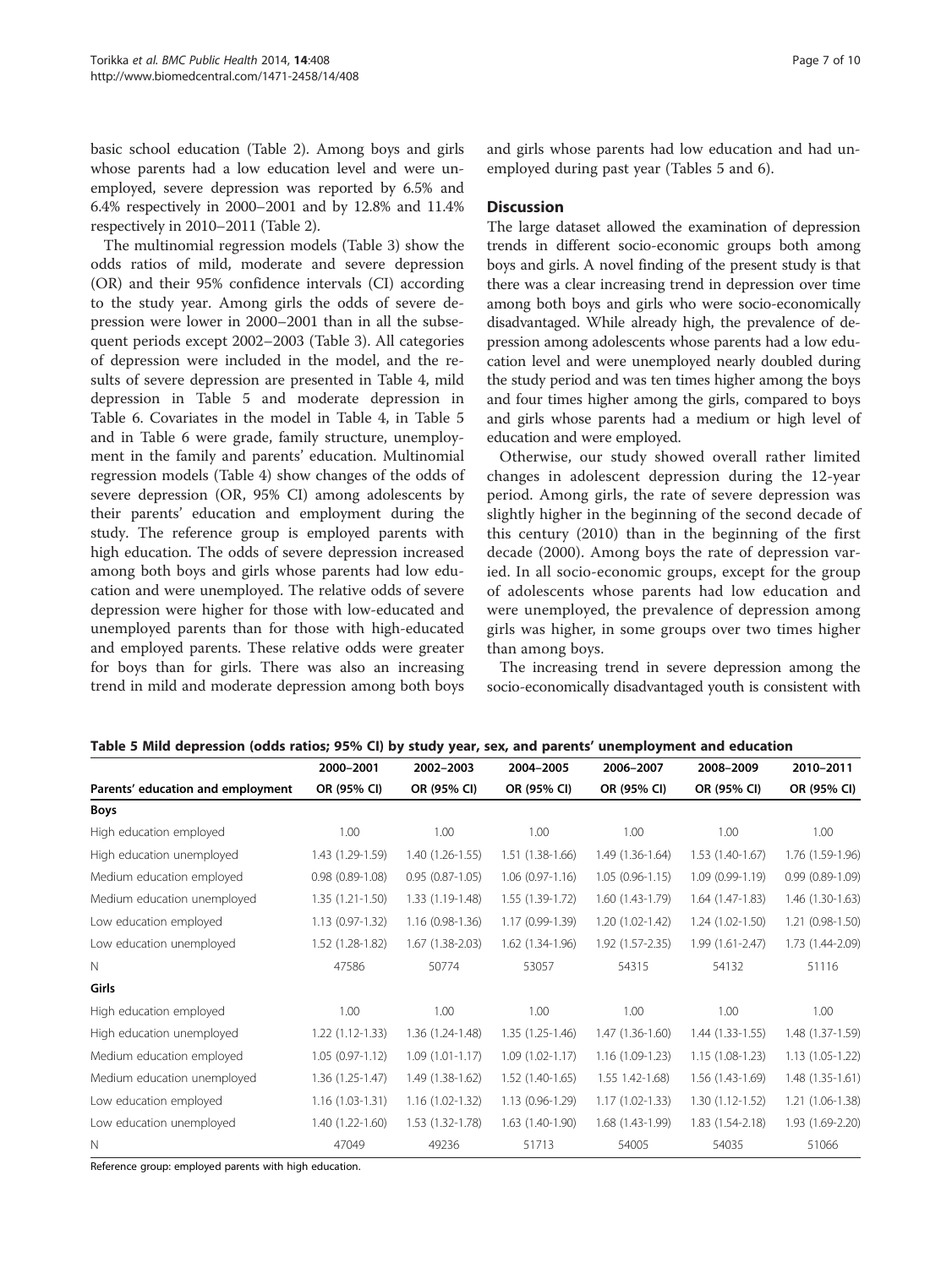<span id="page-8-0"></span>

|                                   | 2000-2001           | 2002-2003           | 2004-2005         | 2006-2007         | 2008-2009         | 2010-2011           |
|-----------------------------------|---------------------|---------------------|-------------------|-------------------|-------------------|---------------------|
| Parents' education and employment | OR (95% CI)         | OR (95% CI)         | OR (95% CI)       | OR (95% CI)       | OR (95% CI)       | OR (95% CI)         |
| <b>Boys</b>                       |                     |                     |                   |                   |                   |                     |
| High education employed           | 1.00                | 1.00                | 1.00              | 1.00              | 1.00              | 1.00                |
| High education unemployed         | 1.50 (1.34-1.68)    | $1.61(1.43-1.81)$   | $1.81(1.63-2.01)$ | 2.10 (1.90-2.32)  | 1.92 (1.74-2.11)  | 1.76 (1.59-1.96)    |
| Medium education employed         | $0.84(0.75-0.94)$   | $0.96(0.86 - 1.08)$ | $1.03(0.93-1.15)$ | $1.12(1.01-1.24)$ | 1.10 (0.99-1.22)  | $0.93(0.83 - 1.05)$ |
| Medium education unemployed       | 1.34 (1.19-1.51)    | $1.56(1.38-1.76)$   | $1.54(1.36-1.74)$ | 1.88 (1.66-2.14)  | 1.59 (1.40-1.81)  | 1.73 (1.53-1.96)    |
| Low education employed            | $0.99(0.82 - 1.19)$ | $1.22(1.01-1.47)$   | 1.19 (0.98-1.44)  | 1.58 (1.32-1.89)  | $1.66(1.36-2.03)$ | 1.21 (0.98-1.50)    |
| Low education unemployed          | 1.50 (1.24-1.83)    | $2.61(2.15-3.16)$   | 1.73 (1.39-2.14)  | 3.13 (2.57-3.81)  | 2.81 (2.26-3.49)  | 1.92 (1.55-2.37)    |
| N                                 | 47586               | 50774               | 53057             | 54315             | 54132             | 51116               |
| Girls                             |                     |                     |                   |                   |                   |                     |
| High education employed           | 1.00                | 1.00                | 1.00              | 1.00              | 1.00              | 1.00                |
| High education unemployed         | 1.58 (1.45-1.74)    | $1.66(1.51-1.82)$   | $1.57(1.45-1.71)$ | 1.92 (1.77-2.07)  | $1.68(1.56-1.81)$ | 1.68 (1.56-1.81)    |
| Medium education employed         | $1.19(1.11-1.29)$   | $1.25(1.16-1.35)$   | $1.15(1.07-1.23)$ | $1.23(1.15-1.31)$ | $1.22(1.14-1.31)$ | 1.20 (1.11-1.29)    |
| Medium education unemployed       | 1.82 (1.67-1.97)    | 1.83 (1.68-1.99)    | $1.87(1.73-2.04)$ | 1.99 (1.83-2.17)  | 2.00 (1.84-2.17)  | 1.94 (1.78-2.11)    |
| Low education employed            | $1.44(1.27-1.63)$   | $1.44(1.26-1.65)$   | $1.46(1.28-1.67)$ | 1.42 (1.24-1.62)  | $1.60(1.38-1.87)$ | 1.50 (1.32-1.70)    |
| Low education unemployed          | 2.04 (1.78-2.32)    | 2.31 (2.00-2.68)    | 2.28 (1.98-2.64)  | 2.15 (1.82-2.53)  | 2.26 (1.90-2.69)  | 2.64 (2.32-3.00)    |
| $\mathbb N$                       | 47049               | 49236               | 51713             | 54005             | 54035             | 51066               |

Reference group: employed parents with high education.

the findings of Sigfusdottir et al. [\[16\]](#page-9-0) (2008) from Iceland and Sourander et al. [\[18](#page-10-0)] from Finland, but differs from the findings of the meta-analysis by Costello et al. [[11](#page-9-0)]. Those studies, however did not explore the impact of socio-economic background, only simple trends.

Adolescent depression is associated with socio-economic disadvantage [[18,19\]](#page-10-0). It has been suggested that the effects of poor living standards on depressive disorders are indirect and may be due to inequalities in living standards between population groups: that is, relative differences may be more important than absolute standards of living [[33](#page-10-0)]. Although relative poverty is low and child poverty is rare in Finland compared with other EU countries [[22](#page-10-0)], income inequality has increased in Finland in 1995–2005 even faster than in other Organisation for Economic Cooperation and Development (OECD) countries, and poverty among families has become more widespread [[21](#page-10-0)]. Our results suggest that economic inequality is associated with increasing mental health inequalities. Thus, an increased rate of depression among disadvantaged adolescents may be explained by an increased relative poverty and income inequality. It is possible that socioeconomic disadvantage may be a more powerful risk factor for boys than for girls. Unfortunately, to our knowledge, this has not been studied, and further research is needed to confirm this assumption.

The goal, and the most difficult challenge of health policy, is to reduce inequality gaps. Our results suggest that mental health inequalities have increased among adolescents in Finland during the first decade of the 2000s. Targeting preventive efforts at disadvantaged adolescents and improving the living conditions of families might be useful in reducing the burden of depression. Research on planning measures to diminish mental health inequalities is desperately needed, and information on trends in mental health inequalities provides a good foundation for this research.

#### Methodological considerations

This study was based on a nationwide population-based time-trend dataset study with a high participation rate, resulting in a large sample of 14–16-year-old Finnish adolescents. Only a few studies have included large enough samples to examine changes in small population groups. The sample of this age group is comprehensive because in Finland all those under 16 years of age must attend school, and in practice all children and adolescents (>99%) do so. Our data included the 535 schools that participated in every single survey, and 618,048 (94,635– 108,320 biennially) pupils were present at these schools on the day of the survey and returned the questionnaire. The measurement of depression, timing of the study, and sampling were similar in each study year, and the surveys were conducted with the same method in the same schools over the entire study. Thus, the surveys are as comparable as possible. Even if there would be a bias in the measurement of depression, it was similar in all years and the time trends are still reliable.

Our findings are based on self-reported depression and cannot be explained by an improved identification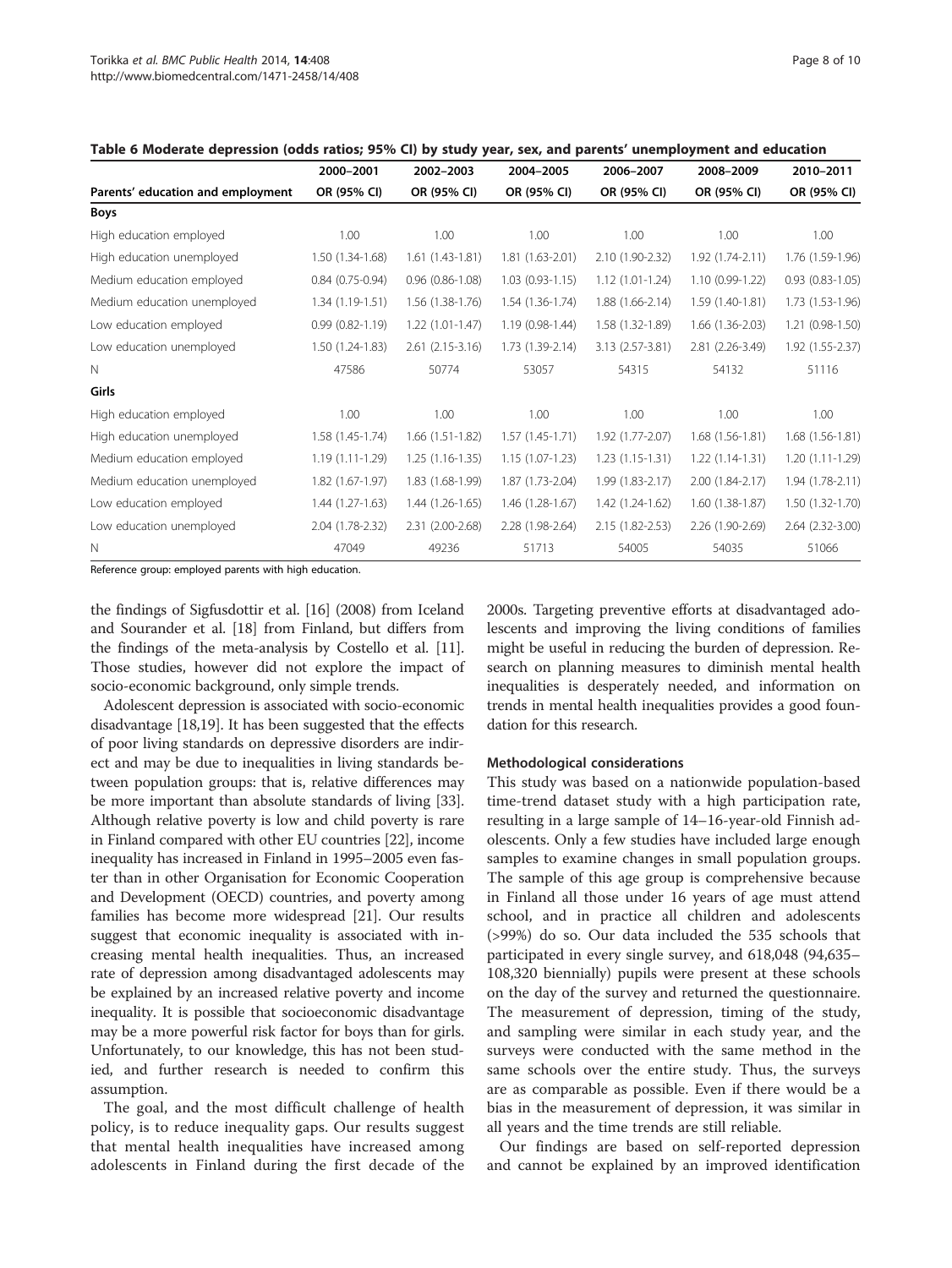<span id="page-9-0"></span>of depression in health services or an increased willingness to seek treatment. Then again, if young people are now more likely to identify themselves as displaying the various symptoms of depression than previously, it may have an effect on their responses. However, the fact that this increase was seen largely among disadvantaged adolescents suggests that such a phenomenon may not be the only explanation.

This study has the limitations in reliability and accuracy that are inherent to self-reported data on depression. The BDI measures the respondent's own perception of his or her depressive symptoms, but does not yield diagnostic data on depressive disorders. Severe depressive symptoms in adolescents are likely to be relatively persistent [[35](#page-10-0)], and most of the morbidity associated with depression comes from the large numbers of people with depressive symptoms, rather than from the small number of cases with depressive disorders [\[36\]](#page-10-0). Furthermore, according to Lewinsohn et al. [2] symptoms of depression are usually better predictors of a depressive disorder than other risk factors.

Subjects (<0.7%) with incomplete responses on the depression rating scale were excluded from the analyses and we do not know if depression was more common among these adolescents than among those whose responses were complete. Among adolescents absent from school on the day of the survey, depressive symptoms may be more common. It is therefore possible that inclusion of these individuals would have resulted in a somewhat higher prevalence. The schools have been the same during the study period and there is no reason to assume that there would be a lot of change annually in school absences.

## Conclusion

Depression is increasing among adolescents with a socioeconomically disadvantaged background. This is an indicator of increasing mental health disparities. Research on planning measures to diminish mental health inequalities is needed and information on trends in mental health inequalities provides a good foundation for this research.

#### Competing interests

The authors declare that they have no competing interests.

#### Authors' contributions

AT, RK-H, AR and MM designed the study and wrote the protocol. AT wrote the first draft of the manuscript and managed the literature searches and analyses. TL undertook the statistical analysis. All authors participated in the writing of the report. All authors contributed to and have approved the final manuscript. All authors read and approved the final manuscript.

#### Acknowledgements

Funding for this study was provided by the research institutes involved, the Competitive Research Fund of Tampere University Hospital, and the Competitive Research Fund of Kanta-Häme Central Hospital. The data collection of the School Health Promotion Study was financed by the Ministry of Social Affairs and Health and municipalities. We thank Mr Jukka Jokela of the

National Institute for Health and Welfare, who kindly provided the data necessary for the analysis.

#### Author details

<sup>1</sup> Kanta-Häme Central Hospital, 13530 Hämeenlinna, Finland. <sup>2</sup>Department of Adolescent Psychiatry, Tampere University Hospital, P.O. Box 2000, FI-33521 Tampere, Finland. <sup>3</sup>School of Medicine, University of Tampere, Tampere, Finland. <sup>4</sup>School of Health Sciences, University of Tampere, FIN- 33014 Tampere University, Tampere, Finland. <sup>5</sup>Department of Mental Health and Substance Abuse Services, National Institute for Health and Welfare, P.O. Box 30, FIN-00271 Helsinki, Finland. <sup>6</sup>Department of Adolescent Psychiatry, University of Helsinki and Helsinki University Central Hospital Helsinki, Tampere, Finland. <sup>7</sup>Science Center, Pirkanmaa Hospital District, P.O. Box 2000 33521 Tampere, Finland.

#### Received: 16 January 2014 Accepted: 3 April 2014 Published: 28 April 2014

#### References

- 1. American Psychiatric Association: Diagnostic and statistical manual of mental disorders. 5th edition. Arlington, VA: American Psychiatric Publishing; 2013.
- 2. Fleming JE, Offord DR: Epidemiology of childhood depressive disorders: A critical review. J Am Acad Child Adolesc Psychiatry 1990, 29:571-580.
- 3. Lewinsohn PM, Clarke GN, Seeley JR, Rohde P: Major depression in community adolescents: age at onset, episode duration, and time to recurrence. Am Acad Child Adolesc Psychiatry 1994, 33:809–818.
- 4. Birmaher B, Ryan ND, Williamson DE, Douglas E, Brent DA, Kaufman J, Dahl RE, Perel J, Nelson B: Childhood and adolescent depression: A review of the past 10 years. Part I. J Am Acad Child Adolesc Psychiatry 1996, 35:1427–1439.
- 5. Hankin BL: Development of sex differences in depressive and co-occuring anxious symptoms during adolescence: Descriptive trajectories and potential explanations in a multi-wave prospective study. J Clin Child Adolesc Psychol 2009, 38:460-472.
- 6. Hankin BL, Abramson LY, Moffit TE, Silva PA, McGee R, Angell KE: Development of depression from preadolescence to young adulthood: emerging gender differences in a 10- year longitudinal study. J Abnorm Psychol 1998, 107:128–140.
- 7. Costello EJ, Angold A, Burns BJ, Stangl DK, Tweed DL, Erkanli A, Worthman CM: The Great Smoky Mountains Study of Youth: goals, design, methods, and the prevalence of DSM-III-R disorders. Arch Gen Psychiatry 1996, 53:1129–1136.
- 8. Lewinsohn PM, Rohde P, Seeley JR: Major depressive disorder in older adolescents: prevalence, risk factors, and clinical implications. Clin Psychol Rev 1998, 18:765–794.
- 9. Costello EJ, Mustillo S, Erkanli A, Keeler G, Angold A: Prevalence and Development of Psychiatric Disorders in Childhood and Adolescence. Arch Gen Psychiatry 2003, 60:837-844.
- 10. Reinherz H, Giaconia R, Hauf A, Carmola B, Wasserman M, Paradis A: General and Specific Childhood Risk Factors for Depression and Drug Disorders by Early Adulthood. J Am Acad Child Adolesc Psychiatry 2000, 39:223–231.
- 11. Fröjd S, Marttunen M, Pelkonen M, von der Pahlen B, Kaltiala-Heino R: Perceived financial difficulties and maladjustment outcome in adolescence. Eur J Public Health 2006, 16:542-548.
- 12. Costello EJ, Erkanli A, Angold A: Is there an epidemic of child or adolescent depression? J Child Psychol Psychiatry 2006, 47:1263–1271.
- 13. Richter D, Berger K, Reker T: Are mental disorders on the increase? A systematic review. Psychiatr Prax 2008, 35:321–330.
- 14. Fombonne E: Increased rates of psychosocial disorders in youth. Eur Arch Psychiatry Clin Neurosci 1998, 248:14–21.
- 15. Kessler RC, Walters EE: Epidemiology of DSM-IIIR Major Depression and Minor Depression Among Adolescents and Young Adults in the National Comorbidity Survey. Depress Anxiety 1998, 7:3–14.
- 16. Sigfusdottir ID, Asgeirsdottir BB, Sigurdsson JF, Gudjonsson GH: Trends in depressive symptoms, anxiety symptoms and visits to healthcare specialists: a national study among Icelandic adolescents. Scand J Public Health 2008, 36:361–368.
- 17. Collishaw S, Maughan B, Natarjan L, Pickles A: Trends in adolescent emotional problems in England: a comparison of two national cohorts twenty years apart. J Child Psychol Psychiatry 2010, 51:885-894.